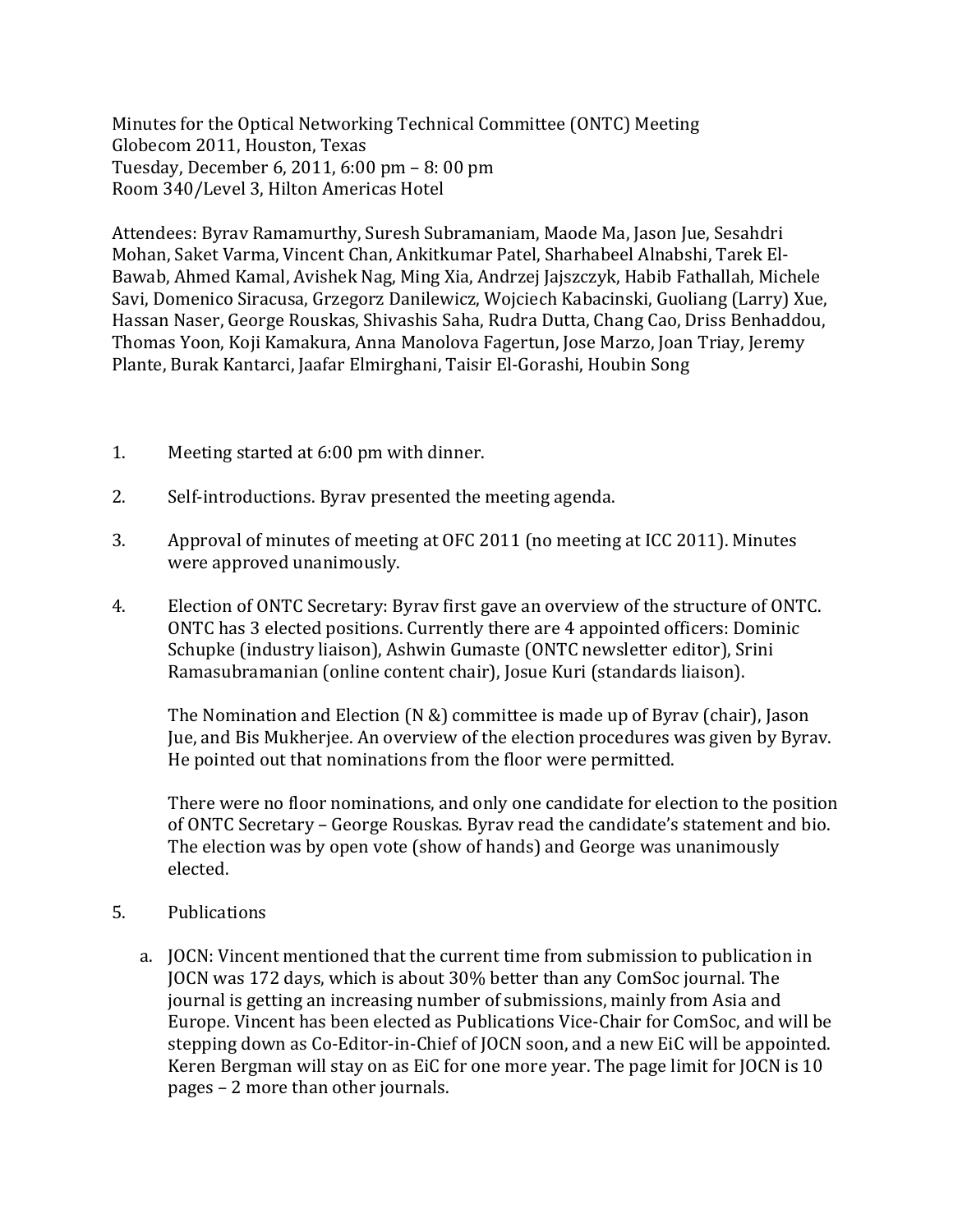- b. NSF Workshop Report: Vincent also mentioned that he'd just completed a report on the NSF Workshop held in March 2011. Optical networking forms a big part (about one-third) of the report, and he encouraged the submission of optical proposals to NSF.
- 6. Conferences
	- a. ONS @ GC 2011 in Houston: Chaired by Vinod, Mounir, Jong-Dug Shin, and Maode. Received 113 submissions, 42 were accepted to form 7 sessions.
	- b. OFC 2012: Will be held March 4-8 in Los Angeles. Dominic gave an update. New wording on post-deadline papers has been accepted and will be on the website shortly. This tries to address issues coming from the ONTC community about postdeadline papers. For OFC 2012 and for future OFCs, submissions and reviews will be double-blind. Jason gave an update on the TPC review process. 40 oral papers and 15 posters have been accepted to Core Networks. There are 8 invited talks, and George will be giving a tutorial. A discussion on the pros and cons of the doubleblind process followed.
	- c. ICC 2012: Will be held in Ottawa, Canada. Vinod Vokkarane, Pin-Han Ho, Lena Wosinska, and Martin Maier are TPC Co-Chairs. Decisions have been made - 35 papers (30 oral + 5 poster) have been accepted, and the average number of reviews per paper was 3.73.
	- d. ANTS 2011: Will be held 18-21 December in Bangalore, India. Sudhir Dixit is General Chair, and Byrav and Vijay Sivaraman are TPC Co-Chairs. The conference features 35 long paper presentations  $(+ 2)$  invited papers), 9 short papers, and 9 posters.
	- e. Future IEEE conferences: Globecom '12 Anaheim, ICC '13 Budapest, GC '13 Atlanta, GC '14 Austin.
	- f. Other conferences: ONTC-endorsed IEEE ComSoc technically co-sponsored conference list on ONTC website: NOC '12, OECC '12, ICACT '12, WTC '12, HONET '11.
	- g. Byrav briefed about the TC endorsement and co-sponsorship process and encouraged members to contact ONTC chair for endorsing a conference they are planning. Solicited members to talk about other conferences. Thomas Yoon talked about ICACT '11. 739 papers submitted, 317 accepted, 52 sessions, from 34 countries. This conference is not just on optical topics, but also on wireless and other networking topics. Thomas has been associated with conference since 1999.
- 7. Standards and industry activities: Josue Kuri is the ONTC liaison to the ComSoc Standards Board (CSSB). Members were encouraged by Byray to participate in this.